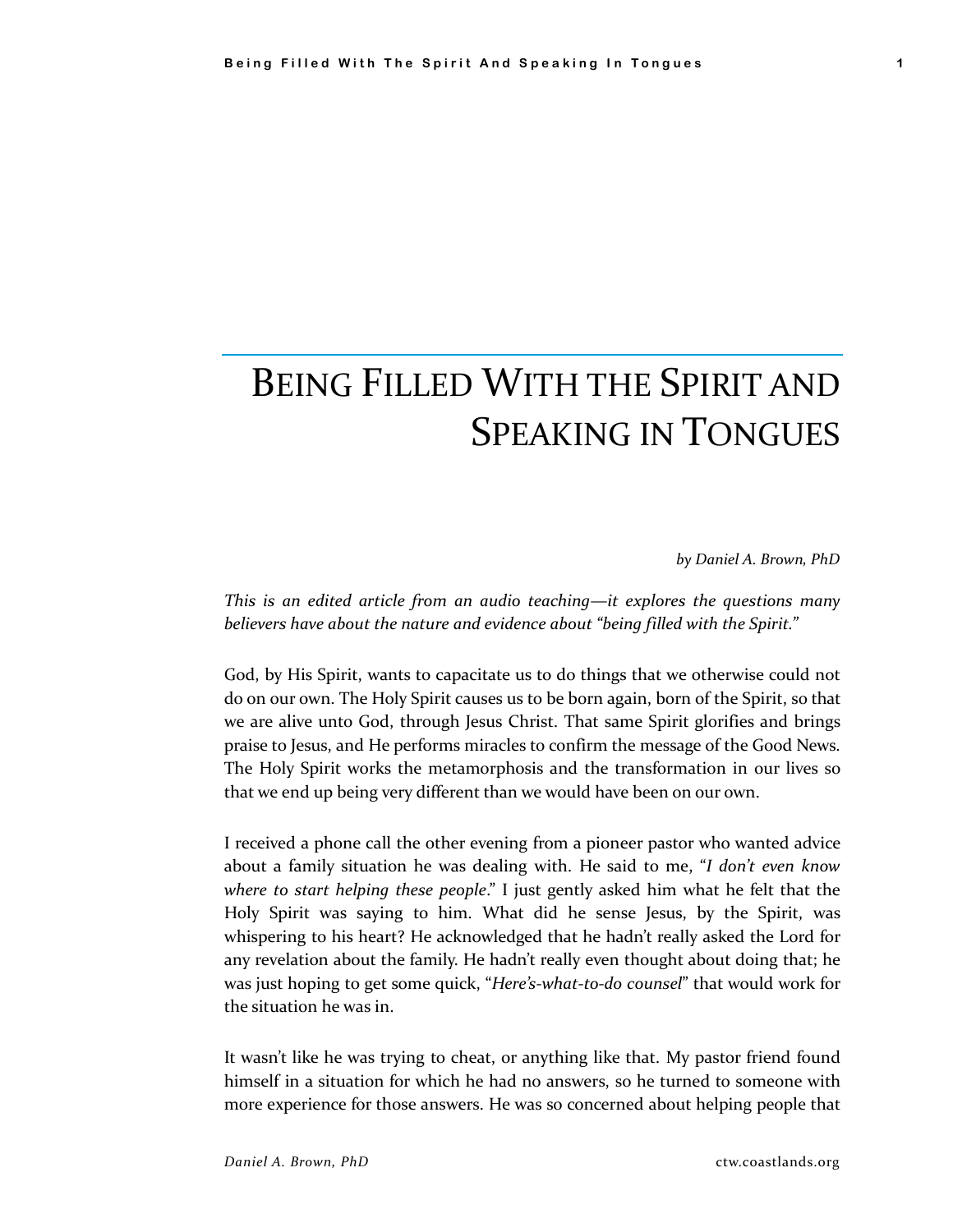he got stuck on the surface level, looking for the kind of advice/counsel to solve the kind of family mess he was dealing with in his church. My response was to tell him to go deeper, and ask the Spirit of God what He is saying. "*What we see dimly through a glass*" (1 Corinthians 13:12) will always be more to the point than what we see on the natural surface of things.

The sad reality is that so many believers in Jesus Christ—who have been given the wonderful privilege of the Holy Spirit resident within them—don't always make use of their Spirit-given power to see into the realm of the invisible; to know things, and to say and do things that result in great life happening in other people. The assignment we have as believers in the Lord is to partner with the Holy Spirit in seeing more of the kingdom of God happen in the lives of other people around us.

I'm not bringing up this story as a criticism of that pastor. It could just as easily been a story about myself—getting so involved in doing one thing after another, that rather than asking the Lord, "*What are You saying?"* I jump in too quickly to start doing what I know to do. This is what ends up frustrating so many of us as believers. In the flesh, (even sincere, well-meaning flesh) we try to do things that ultimately won't accomplish meaningful change because they are not initiated or activated by the power of the Holy Spirit. We fail to make use of the fullness of the Spirit in our lives, and we end up ministering out of the limited resources of our natural beings.

## **WHAT DOES IT MEAN TO BE FILLED WITH THE SPIRIT?**

How does that fullness offer us powerful and practical help in doing the very work and living the very lives that Jesus wants for us?

To begin with, it is very important to understand that *every*one who has received Jesus Christ as their Savior has received the Spirit of God. As we are told in *Ephesians*:

*"In Him, you also, after listening to the message of truth, the gospel of your salvation, having also believed, you were sealed in Him with the Holy Spirit of promise, who is given as a pledge of our inheritance, with a view to the redemption of God's own possession, to the praise of His glory."* Ephesians 1:13-14

One of the tragic mistakes made by "*classical Pentecostals*" was a belief that unless you had been filled with the Spirit, and unless you spoke in tongues, you have not received the Holy Spirit. That simply is not biblically true. When we receive Jesus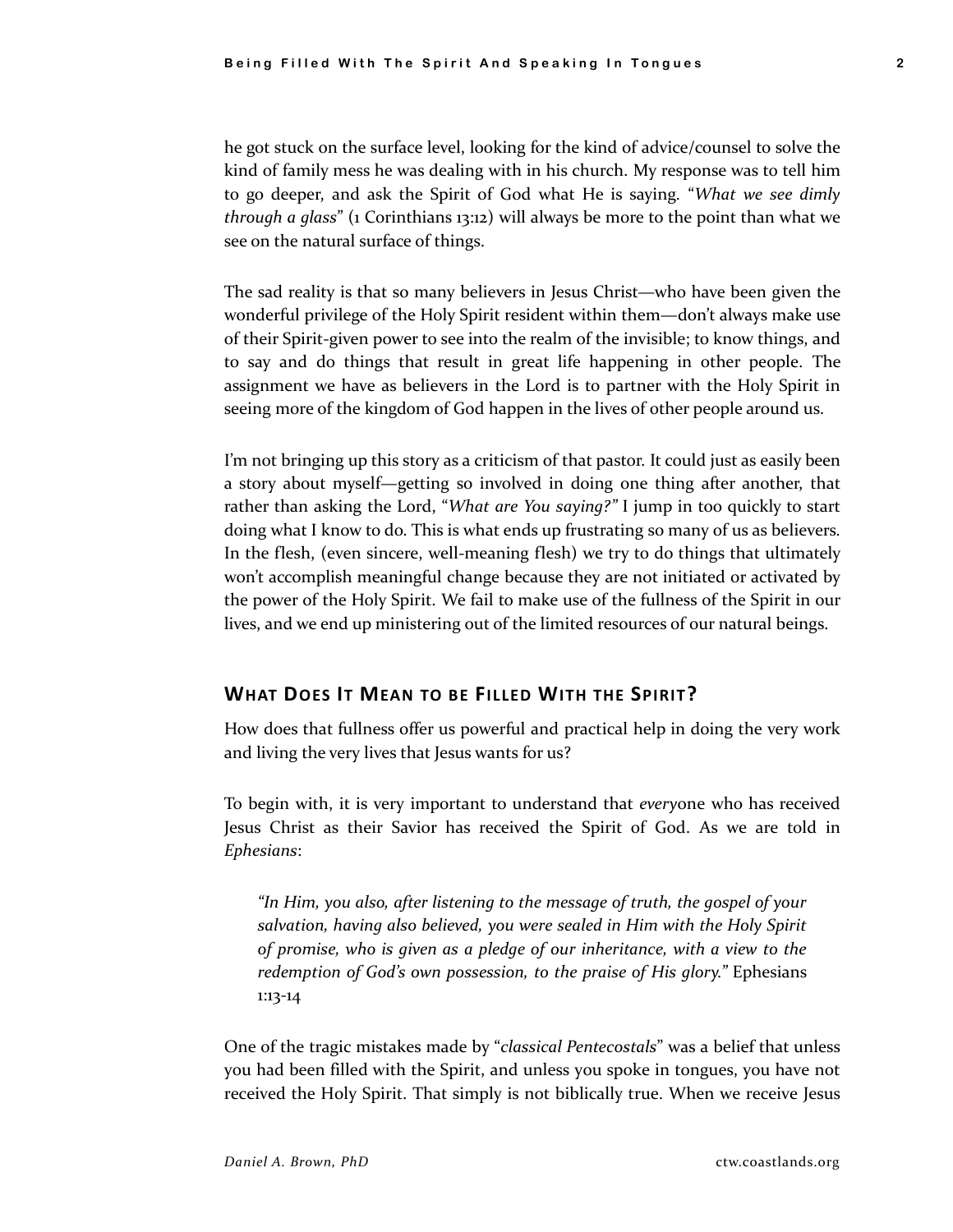as our Savior, the Holy Spirit comes to reside in our spirit. As you're talking to your friends and your neighbors, you may encounter people who have been horribly wounded by well-meaning, but mistaken people who have said to them that unless they speak in tongues, they have not received the Spirit of God.

The Apostle Paul further encourages us with the reality of God's Spirit dwelling in us as believers: "*Because you are sons, God has sent forth the Spirit of His Son into our hearts crying, 'Abba Father'"* (Galatians 4:6). We are related to God; we have received Jesus Christ as our Savior, and He has placed His Spirit into our hearts. The most profound thing that the Holy Spirit will ever cause us to say is the simple expression, "*Jesus is Lord*." And, as surely as there's not necessarily any emotional attachments or bizarre behavioral accoutrements that go along with that simple statement, "*Jesus is Lord,*" in exactly the same way, there doesn't necessarily need to be some kind of emotional or physically goings-on when a person is saying other things that they are prompted to say by the power of the Spirit.

Notice the other thing recorded in Scripture that the Spirit teaches us to say: "*Daddy God; Daddy God*." The Holy Spirit teaches any person to say two things: *"Jesus is Lord"* and "*Daddy God*." When the Spirit speaks to us and through us, He's crying out, "*Daddy God*," and declaring the Lordship of Jesus Christ. That is the message of the Spirit and the tone of His communication to the world through us.

#### **THE SPIRIT SECURES OUR FUTURE**

Not only does the Holy Spirit come into our heart and teach us to say, "*Daddy God*," and "*Jesus is Lord*", but that Spirit acts as a seal to secure us for our God-intended future. In the time when the New Testament was written, a seal would be affixed to a door or an entrance to keep out unwanted intruders. The seal would protect that house against anything that would come against it. So this pledge, this seal, that we have been given, is the power of the Holy Spirit. I love the way it describes that the Spirit is the *"pledge of our inheritance with the view to the redemption of God's own possession (us)"* (Ephesians 1:14). We should never forget that one of the works of the Spirit in our life is to keep us looking forward to more of what God has in store for us.

Through the years, I have prayed with hundreds of believers to receive the baptism in the Holy Spirit. I have discovered that there is so much confusion and uncertainty about what it means to be filled with the Spirit, and how that fullness is first received. All sorts of silly things are spoken and done by people who want to share their experience with others. Those who want to be baptized in the Spirit and the people praying for them to receive that fullness can become frustrated if it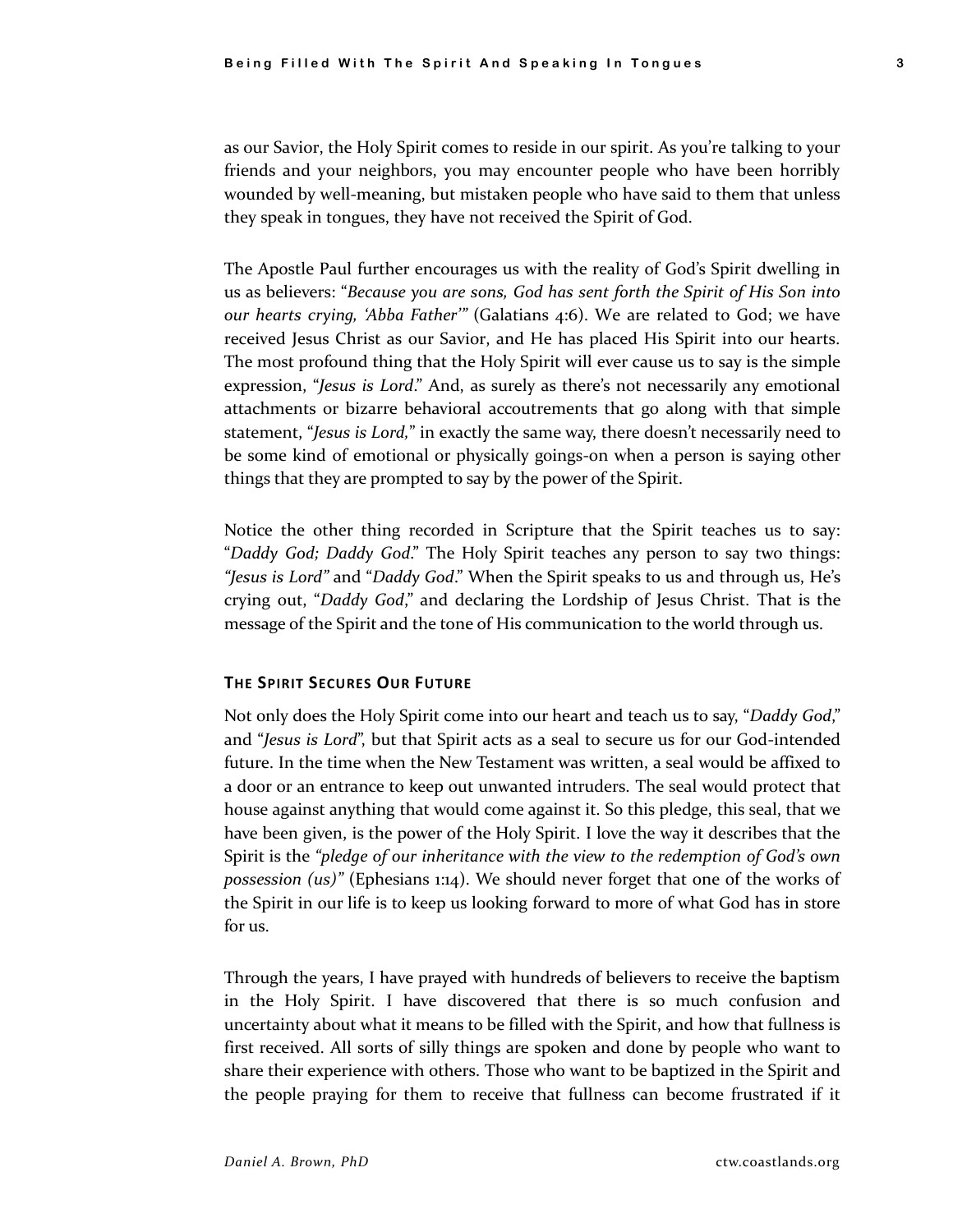doesn't happen. I would like to offer you the kind of instruction or counsel that I would normally give to somebody who said, "*Pastor, could you pray for me? I'd like to be filled with the Spirit. I'd like to speak in tongues*." Here is what I would say to them:

- You have already **received** the Holy Spirit if you know Jesus as your Savior.
- There is a difference between "being filled" with the Holy Spirit and receiving the Holy Spirit and being "baptized."

There are certain segments of Jesus' church (we generally call them Evangelicals) who believe that at the same moment when a person receives Jesus as their Savior, they not only receive the Spirit, but they are also filled or baptized in the Spirit. They make no distinction between those two occurrences. What I want to show you from scripture, is that a person who has received Jesus, has received the Holy Spirit, but that doesn't necessarily mean they've been filled or baptized with the Spirit. On two separate occasions Jesus made direct reference to His disciples being directly and personally impacted by the Spirit. The earliest of these was on the night of His resurrection when He appeared to the disciples who had shut themselves up in a room because they were afraid of what might happen to them at the hands of the leaders who had crucified Jesus. The first thing that Jesus said to them was, "*Peace be with you*." Then He showed them His hands and side so they could really believe. The disciples rejoiced when they realized it was truly Jesus in their midst.

*"Jesus said to them again, 'Peace be with you; as the Father has sent Me, I also send you.' And when He had said this, He breathed on them and said to them, 'Receive the Holy Spirit.'"* John 20:21-22

Earlier in His ministry, Jesus had explained to His disciples that it was to their advantage that He "*go away,"* because if He didn't go away, then the Holy Spirit wouldn't come to them (John 16:7). Since even He could only be at one place at one time, it would be far more advantageous for the disciples to have the ever-present attendance of the Spirit in their lives. Jesus knew that they were going to be scattered out into the world as *His witnesses*. The Spirit would teach and remind them of the very truths Jesus Himself would normally have taught them.

But that gift of the Holy Spirit would not be given until Jesus was "*glorified*." On that first evening after He was glorified, Jesus said, *"Receive the Holy Spirit"* (John 20:22). Jesus marked the end of His earthly life and ministry, and He would soon ascend back to the Father. So, He breathed upon them—remember the word for *spirit* is *breath*—and it was at that point when the disciples received the Holy Spirit.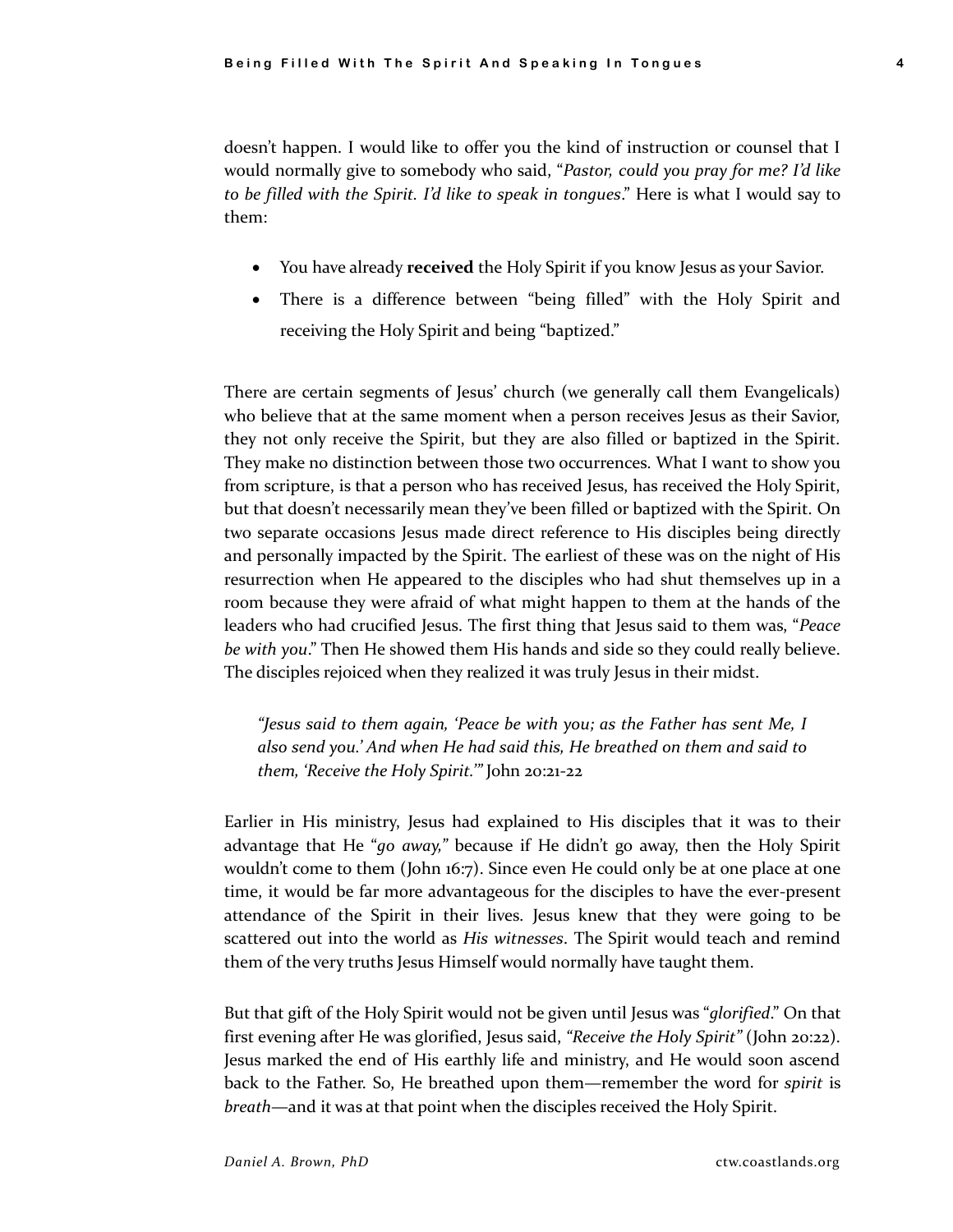The next occasion when Jesus spoke directly to His disciples about the Spirit doing a particular work in their lives comes at the end of His time on earth. He promised something would be happening to the disciples in the future. Remember, He promised this to His disciples who had already received the Holy Spirit:

*"And behold, I am sending forth the promise of My Father upon you; but you are to stay in the city until you are clothed with power from on high."* Luke 24:49

His promise was fulfilled in Acts chapters one and two when the apostles and all the brethren were gathered together on several occasions:

*"Gathering them together, He commanded them not to leave Jerusalem, but to wait for what the Father had promised, 'Which,' He said, 'you heard of from Me; for John baptized with water, but you shall be baptized with the Holy Spirit, not many days from now.'"* Acts 1:4-5

But I will tell you this from my own experience (and I have seen this happen to person after person), when I was baptized in the Holy Spirit, I received "*attentiveness*" or *"ears to hear"* and I began for the first time in my life to have distinct experiences of hearing the Lord. Feeling led by Him, not just in some general kind of *well-I-want-to-do-God's-will-for-my-life,* but by very particular promptings—the ease with which I began to be able to communicate with the Lord was something wonderful—comparison to what it was before. It was just easier; it was just better.

I could hear God more than I had before. I'd been reading the Bible, but as I read after being filled with the Spirit, I began to see things in the Bible that I'd never seen before. I began to get insights into the Word—not so much reading between the lines—just understanding things. Not in a profound doctrinal way, but little stuff started registering with my heart. It was as though I was being tapped on the shoulder—this quiet little persistent nudging of the Spirit—and my Bible reading was electrified in comparison to what it had been before that.

Am I telling you that people who aren't filled with the Spirit will get nothing out of the Bible? No. Am I telling you that God likes people who are filled with the Spirit more than he likes those who aren't? No. What a grievous thing it must be to the heart of Father God, who so very much wants to bless His church with this wonderful, wonderful empowerment—to have some people who have experienced that empowerment, turn it into a prestige thing, or, turn it into "I'm-a-better" kind of thing, to make people who have not perhaps even understood that the privilege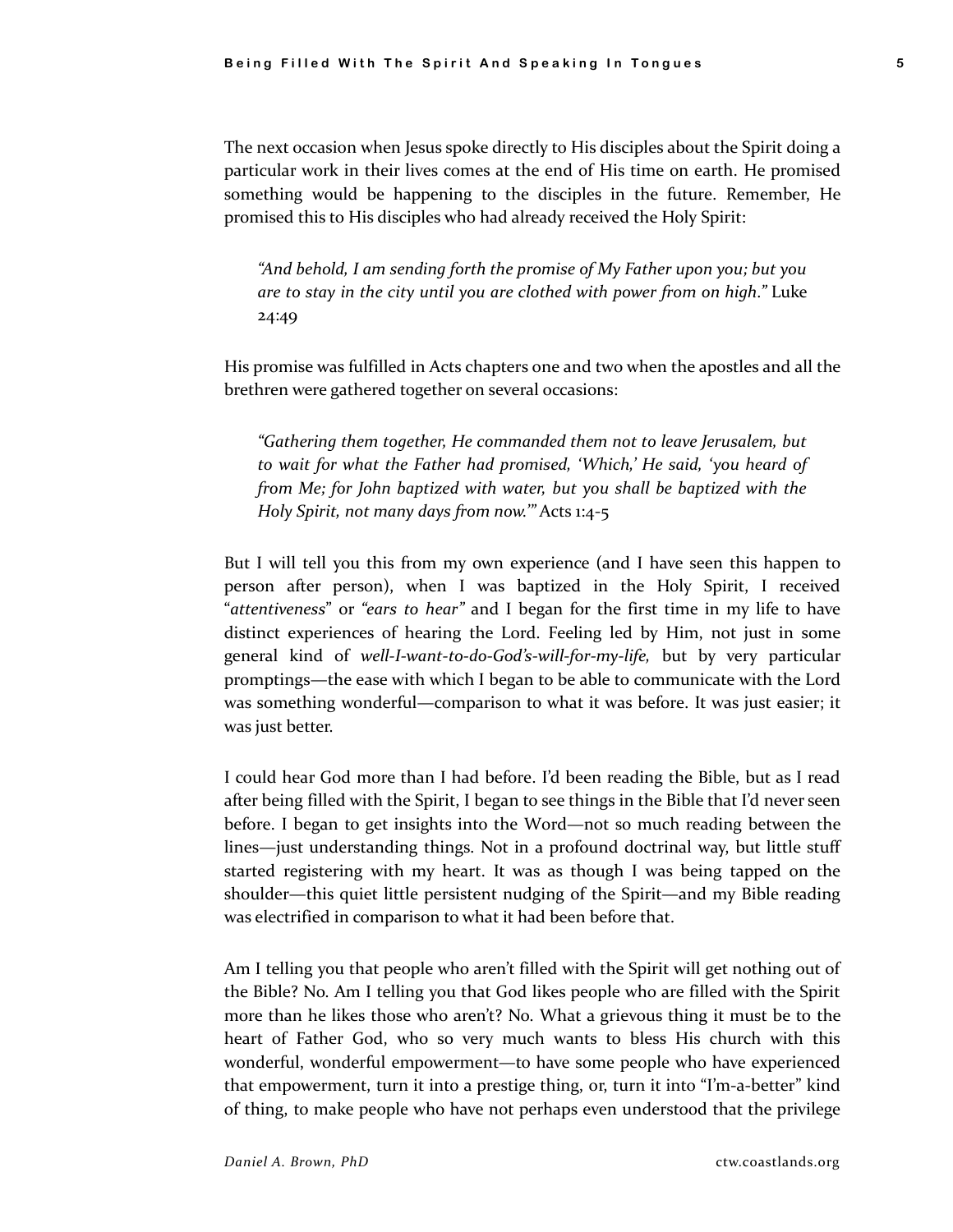was available to them, feel as though they're somehow less wonderfully adored by God, our Father. I think it's one of the nastiest tricks of the devil is to keep people from experiencing the fullness of the Spirit, and to trick a bunch of Pentecostal people to get arrogant, and have them think they're somehow better than everybody else is. Makes me want to puke! But I can't really say that when I'm preaching, can I?

So, in Acts, Jesus says about the filling of the Holy Spirit:

*"But you shall receive power when the Holy Spirit has come upon you, and you shall be My witnesses both in Jerusalem, and all of Judea and Samaria, and even the remotest part of the earth."* Acts 1:8

#### **OUR WITNESS IS STRENGTHENED**

When we get filled with the Spirit there is an empowerment that happens to us. There is emboldening of our witness and proclamation of who Jesus is. We get to learn a lot of things that we didn't know before.

Here an episode found in Acts 19. Again, I'm answering the question, *"Is there a difference between receiving the Spirit when I received Jesus as my Savior, and another experience, another gateway that we walk through?"*—not to make us better than others, but to empower, embolden and enlighten us so that spiritually we're much more in tune with what God is doing. In answering the question, "*Is there a difference between those two?"* I want to show you an episode in the Book of Acts that could be taking place in our own culture yesterday or even tomorrow. An episode where people were first saved and received Jesus, baptized for repentance and the forgiveness of their sins, and then received the power and infilling of the Holy Spirit.

Paul is speaking to these people in Acts 19:

*"John baptized with the baptism of repentance, telling the people to believe in Him who was coming after him, that is, in Jesus. And when the people heard this they were baptized in the name of the Lord Jesus. And when Paul had laid his hands upon them, the Holy Spirit came on them, and they began speaking in tongues and prophesying."* Acts 19:4-6

There are in the Book of Acts basically four manifestations, or four evidences, that someone has been filled with the Spirit. I am not of the persuasion that these are the only things that can be happening to you, but I do believe that when a person is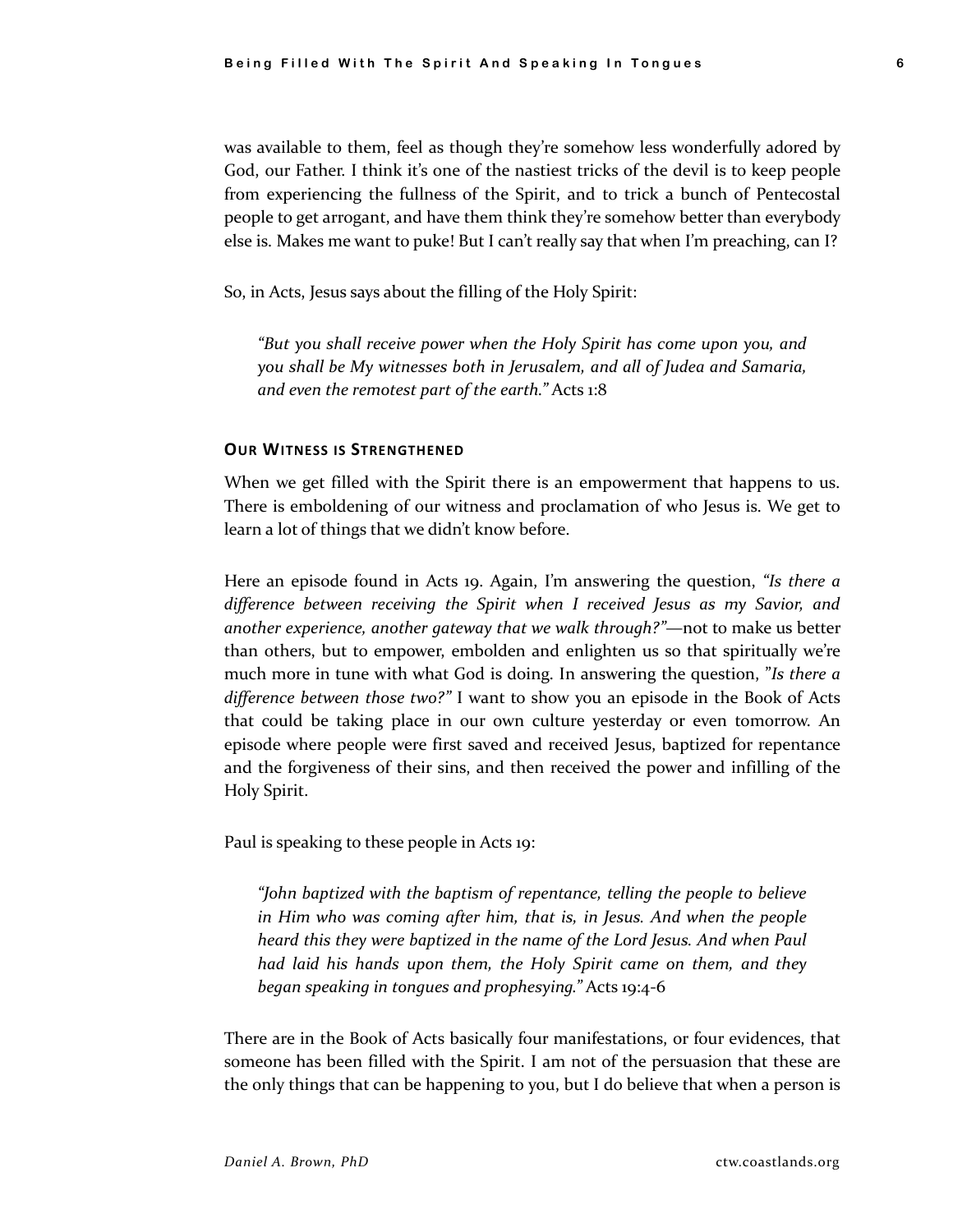filled with the Spirit, these four things are a possibility. I will give them to you in a kind of descending order of frequency.

*So we'll start* with the least frequent, or the least often mentioned in the Book of Acts. That has to do with when you're proclaiming the Gospel; you're not easily intimidated. When stuff comes at you, you just rise up and you go for it; you're not shaken in your composure at all. We have instances of men and women in the Book of Acts who were filled with the Spirit and had great boldness to proclaim the message of Jesus Christ.

Possibly you've had that experience when you thought you were going to be intimidated at work when people started talking about the Lord. You might have thought, "*Oh, I don't know!"* and then all of a sudden something happened and you felt almost like something came upon you. You were able to just go for it and when it was all over, it was like, "*Whoa, whoa! Who was that who said all of that?"* You can't believe yourself. So emboldened in the Spirit; I think that happens when a person is filled with the Spirit.

*The second* thing that is mentioned is people see into the realm of the Spirit. The most obvious example of that is some of the people in Acts, like this man Stephen who while he was being stoned, rocks were thrown at him; he was filled with the Spirit and glimpsed into the heavens. He told people about what he saw and that just made them really mad. They finally killed him with stones.

*The third* evidence that I'm mentioning, which is then the second most frequent instance of when people get filled with the Spirit, has to do with prophesying. Prophesying, which means being able to speak things that come directly to you from God for the sake of other people, or about other people. This evidence, manifestation, or the attending miracle, can happen in a person's life after they are filled with the Spirit. It is the most recorded in the Bible, as being filled with the Spirit and then enjoying the privilege of being able to speak in a language, never learned by the natural mind.

So then the question is, *"How can I be baptized in the Spirit? How can I be filled with the Spirit?"* 

I can't imagine that you are going to go through even the rest of the year without encountering other people who have been not been filled with the Spirit, who would love to be filled with the Spirit. And I hope that they ask you, "Would you pray for me so that I can be filled with the Spirit?" Then you'll be able to say, "*I would love to. Do you mind if I just go over a couple things with you?"* And then you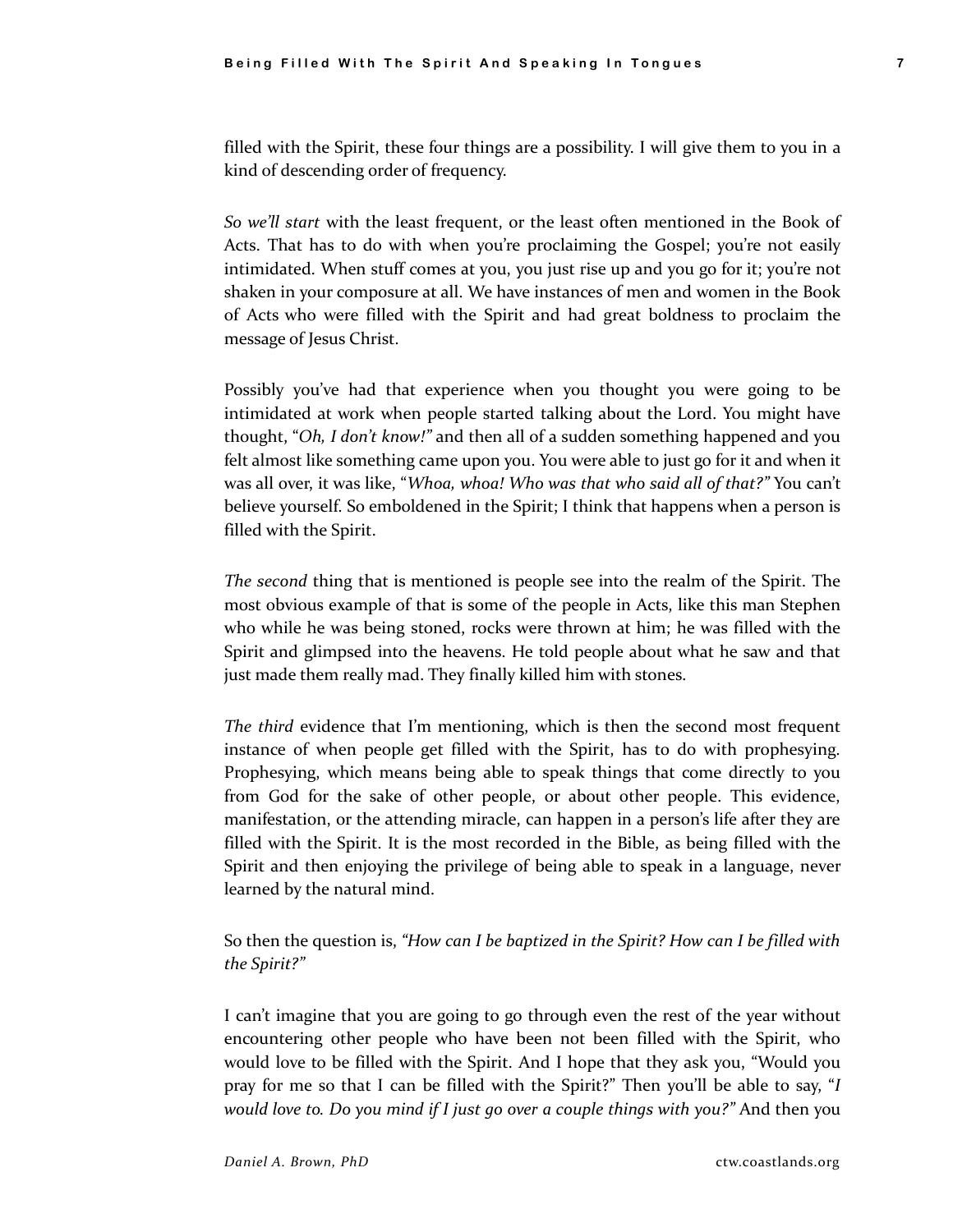can scramble to the back of your Bible where you might record these following things that might be able to help somebody. *Please get accustomed to listening with ears that are not just for you, but ears that are for the sake of someone else.*

In the Book of Luke, Jesus is speaking to some people, trying to convince them what God is like and that He really will answer their prayers. He says:

*"Now suppose one of your fathers is asked by his son for a fish; he will not give him a snake instead of the fish, will he? Or, if he is asked for an egg, he will not give him a scorpion, will he? If you then, being evil, know how to give good gifts to your children, how much more shall your heavenly Father give the Holy Spirit to those who ask Him?"* Luke 11:11-13

### **GOD LOVES TO GIVE HIS SPIRIT**

If you've never received Jesus as your Savior, make this your simple prayer, "*Lord, forgive me my sins and have the Holy Spirit come into my life*." And God loves to do that. When you say, "*Holy Spirit, come into my life. Jesus forgive me*," God doesn't say, "*Oh, I'm going to trick you and I'll give you something other than what you asked for."*

I can remember in college years when people where talking to me about being filled with the Holy Spirit. I was so worried for some reason that if I prayed to be baptized in the Spirit, the devil would get in there somehow and instead of me receiving something from God, being baptized with the Spirit, I would be tricked and would end up with a *counterfeit-something* strange or bizarre. When someone finally shared it with me, the simple scripture is like, *"Oh, I can just relax because if I ask the Father for the Holy Spirit, that is what He's going to give to me*."

The following are simple and practical helps for how to be filled with the Holy Spirit and how to then enjoy the exercise of praying in the Spirit:

Here's what I'd say to somebody who said, *"Pastor, I'd really like to be filled with the Spirit and I've never spoken in tongues before and I'd like to be filled with the Spirit. What should I do?"* First thing I'd say is to begin by thanking the Lord that you are already saved. Just thank Jesus. Start your prayer like this, "Jesus, thank You that You're my Lord and my Savior." I'd remind them that since they've received Jesus, they already have the Spirit inside of them. That's not an issue.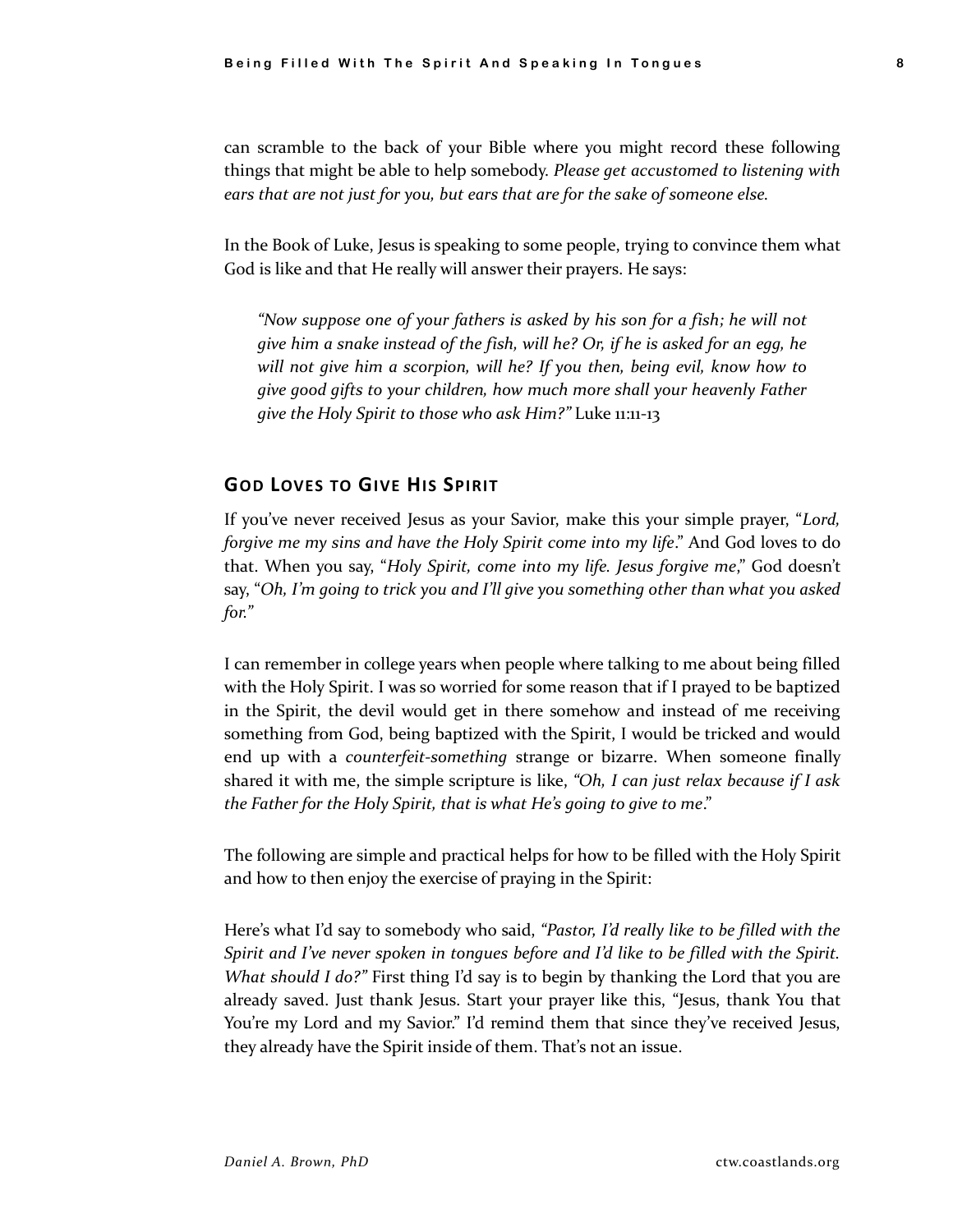The second thing I'd say is to just ask Jesus to baptize you in the Spirit. Just ask Him to fill you with the Spirit. He's the One who loves to fill with the Spirit. It's a very simple prayer. *"Jesus, come into my life and forgive me my sins."* This is a leap of faith. It's something you didn't necessarily have, not just some emotional experience that is going on, but you understand that the Bible says that Jesus wants to forgive your sins. And as simply and as faith-filled as you said, *"Jesus Christ, come into my life and forgive my sins*," you can now just offer the same simple prayer, "*Jesus Christ, baptize me or fill me with Your Spirit*."

This is where it gets interesting. The instant you say, "*Jesus, fill me with Your Spirit*," you are filled with the Spirit. You don't have to ask it forty times. And if you've prayed before, "*Lord, fill me with Your Spirit*," you got filled with the Spirit the moment that you asked the Lord to fill you with the Spirit.

You might say, "*Yeah, but I don't speak in tongues and I've never prophesied*." But as soon as you say, "*Fill me, baptize me with the Spirit*," it's a done deal. I personally prayed to be filled with the Spirit about two years before I ended up speaking in tongues because nobody explained to me how to speak in tongues. I know that I asked to be filled with the Spirit a long time before that. It was a step of faith when you prayed to receive Jesus, there was a time when you decided, "*I don't even understand all of this, but I know that I'm a sinner and I want forgiveness, and I believe that although I can't see You, I believe, Jesus, that You are real. Come in to my life and forgive my sins*." And it is just in the same way, by faith, that you say, "*Lord, I don't know about this, but I ask that You would fill me with Your Spirit*."

# **A DECISION OF FAITH**

Now, the moment that you do that, your spirit knows a language that you have never learned. Notice I didn't say your mind knows a language that you never learned. Your mind will start scrambling about saying, "*Yeah, well I asked to be filled with the Spirit and I don't know another language. I can barely speak English."*

Your mind is racing around saying, *"I wonder where that language is, I wonder what drawer or behind what door it's in? And, oh no, they're going to ask people who don't have a language to begin to speak in this language. I don't want to be one of those people. Quick, where's my language?"*

We look around in our mind for it and our mind is clueless. That's when the panic sets in and that's where the resistance sets in. But what I'm telling you is that in your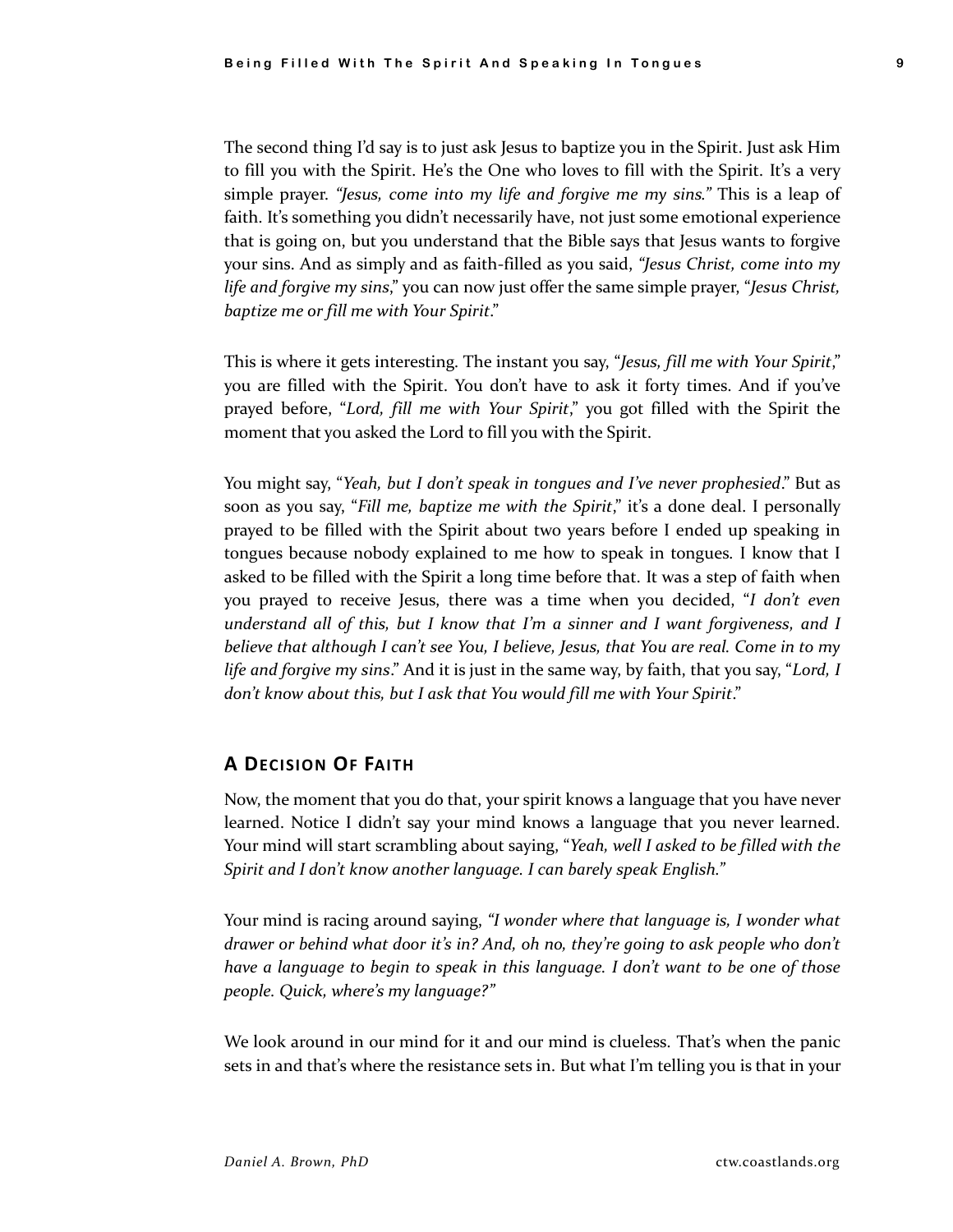spirit, you now have a language that you are fluent in. You don't even know that you know how to speak in this language—you're mind begins to draw back a little bit.

The next thing that I would say to somebody is after they're finished praying to the Lord to fill them with His Spirit, then I always pause to say, "*Now, great. Do you know that you have a language that you can speak and if you will just begin speaking in that language, that's what speaking in tongues is! "*And of course, a lot of times they just give me this saucer-eyed look saying, "*I don't know how to speak in that language*."

Let me ask you a question. When you're going to say a sentence in English, do you think of the sentence in your mind first, and then speak it? We wish we would say more, but generally speaking, you just talk. And you're not at all worried when you turn to the person next to you to give them a greeting. You're not secretly wondering, "*Oh man, I hope English comes out when I give them a greeting*." You don't even think about it. You just speak. And it's just the same way. Instead of speaking from your mind, you just begin to speak, but it's not in a language that you know.

There will be times when I say, "*Now, here, I'll just lay my hands on you and pray for you. I thank You, Lord, that they're filled with the Spirit*." Then I start praying in tongues a little bit, and the majority of people just start praying in the Spirit. It's wonderful. But there's about forty percent that don't.

So I will say to them, "*God will sometimes take this language, or nonsense syllables that you think are nothing at all about, you've never even seen or heard before, and some people might almost get a picture of those words going across their mind, and not even know how to pronounce them because it looks so funny. You might even begin to very faintly hear the sound of words or syllables that don't make any sense to you at all."* And I'll say, "*Now, it's very kind of God to give you that. So, these words or syllables that you kind of see or have an urge or desire to say—just go ahead and start speaking them*."

When my wife and I were leading a Bible study at UCLA, we prayed for hundreds of people to be filled with the Spirit. Hundreds. And it was amazing. For a two-year period of time, they just came streaming through, one after the one after another. There's this other chunk—about twenty percent, that I would explain everything, "*And, so you may get words and just go ahead and speak*." So, I'd pray for a little bit and say, "*So do you have anything*?"

"*No*."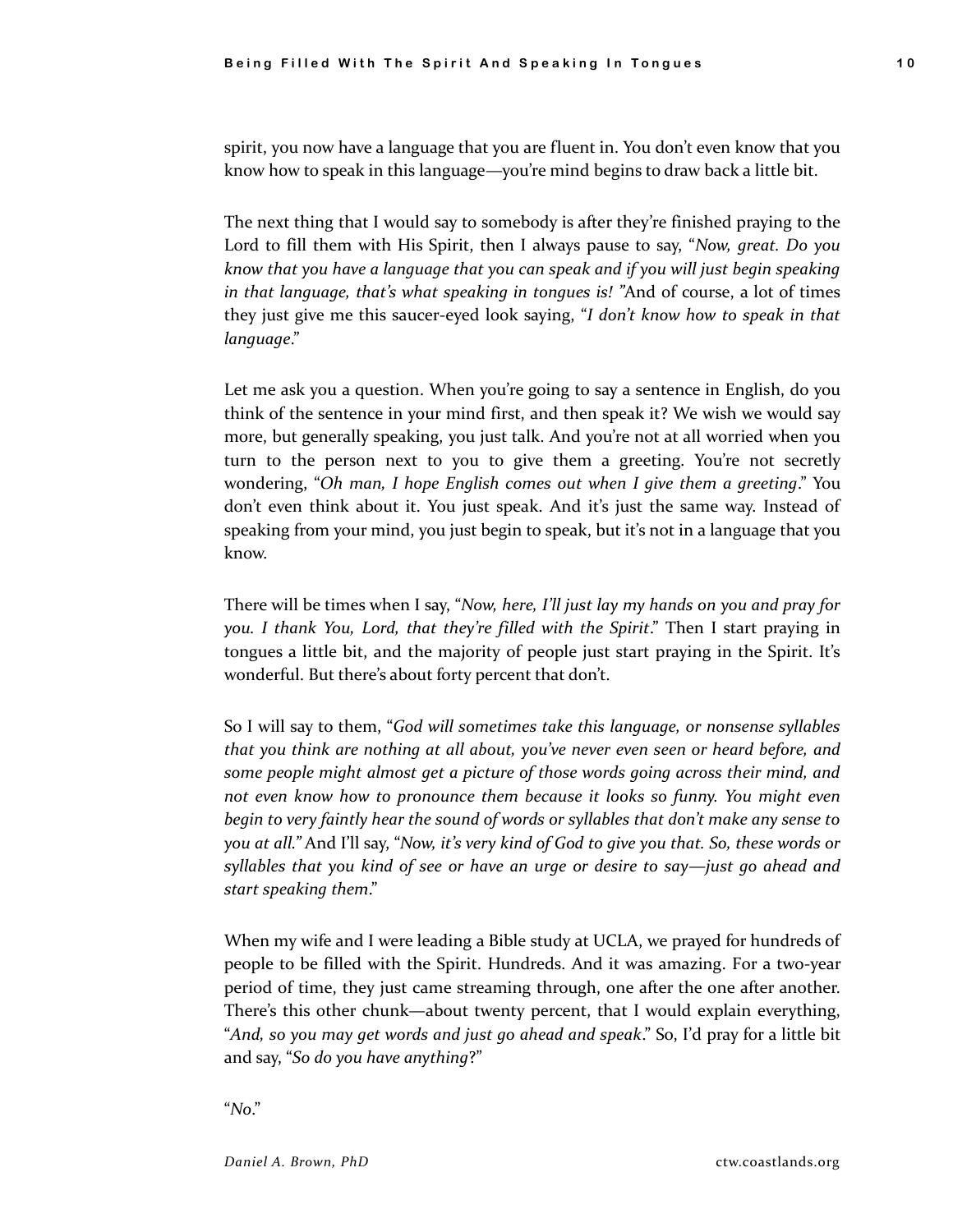*"Really, well, okay, let's just pray a little bit more. No nonsense syllables or just a desire to say something that sounds a little bit funny or strange?"* 

*"No."* 

*"Not even one or two syllables?"* 

*"No."*

*"You don't see any words…?"*

*"No."*

Finally, when they get tired enough, I'll say, "*Now, you're sure there was nothing at all*?" And here's what they'll say forty minutes later.

"*Well, you know, there was this dumb sounding little phrase. I just didn't want to say anything because it sounded so stupid to me*."

It's a faith thing and you and I have to decide it's real. This is when your mind really cranks it up into high gear. Your mind becomes aware of these nonsensical syllables. It wants to start telling you right away that it's the most ridiculous sounding thing you've ever heard of in the world. It just doesn't make any sense at all. And of course, you're mind tends to agree with itself—for the most part. Your mind wants to dictate what you can do and your Spirit is crying out, "*Daddy God, Abba Father."*

So, if you've prayed to be filled with the Spirit and don't yet speak in tongues, I'll bet you it's because you're waiting for something a little bit more profound to come along.

Learning to partner with the Spirit is still an act of faith. Let's not fall into the trap of deciding that foolish things don't count in the Kingdom. God has chosen the foolish things of the world to basically outdo the things that the world says is really important (1 Corinthians 1:27).

The word for "foolish" here is a Greek word that means it is "hidden." It's behind something fairly thick and you can't easily see it. God's chosen such things to ultimately accomplish His work and His purpose.